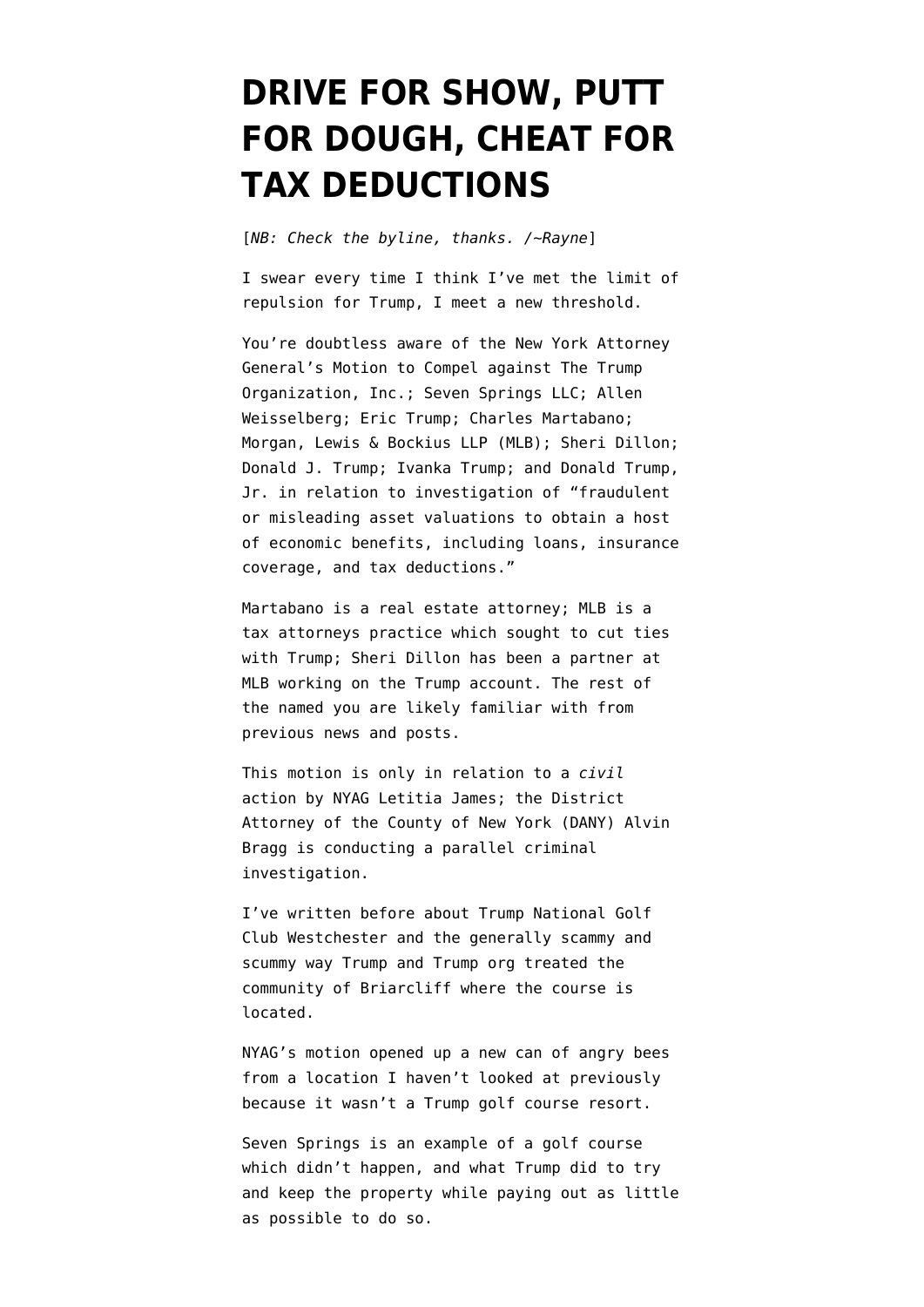This sounds relatively harmless; who doesn't try to keep their expenses down?

Except Seven Springs is yet another example of Trump's lousy judgment and his externalizing his failures onto others.

 $\sim$  ~ ~

This is Seven Springs as it was back when it was owned by Eugene and Agnes Meyer (also known as the parents of Washington Post's former publisher [Katharine Graham](https://en.wikipedia.org/wiki/Katharine_Graham) née Meyer). It was [built for the Meyers in 1915](https://househistree.com/houses/seven-springs) for what then was an unfathomable amount of money – \$2 million for a little over 28,000 square feet. (Note the rows of young trees planted at the top of the photo as well as the trees to the right side which follow the embankment to the Byram Lake Reservoir.)



(source: Histree.com)

Agnes Meyer died in 1970; under the successor Meyer Foundation, Seven Springs was then used as a conference center by Yale University. In 1984 the foundation cut its ties with Yale and gifted the property to Rockefeller University.

In 1995 – three years after his divorce from his first wife Ivana and a year before he bought the former [Briar Hall Golf and Country Club](https://en.wikipedia.org/wiki/Trump_National_Golf_Club_Westchester) in Westchester – Trump bought Seven Springs from Rockefeller University

Trump originally planned to develop the property into a golf course. A number of architectural design firms worked competitively on plans over a handful of years.

But nothing came of the effort for a number of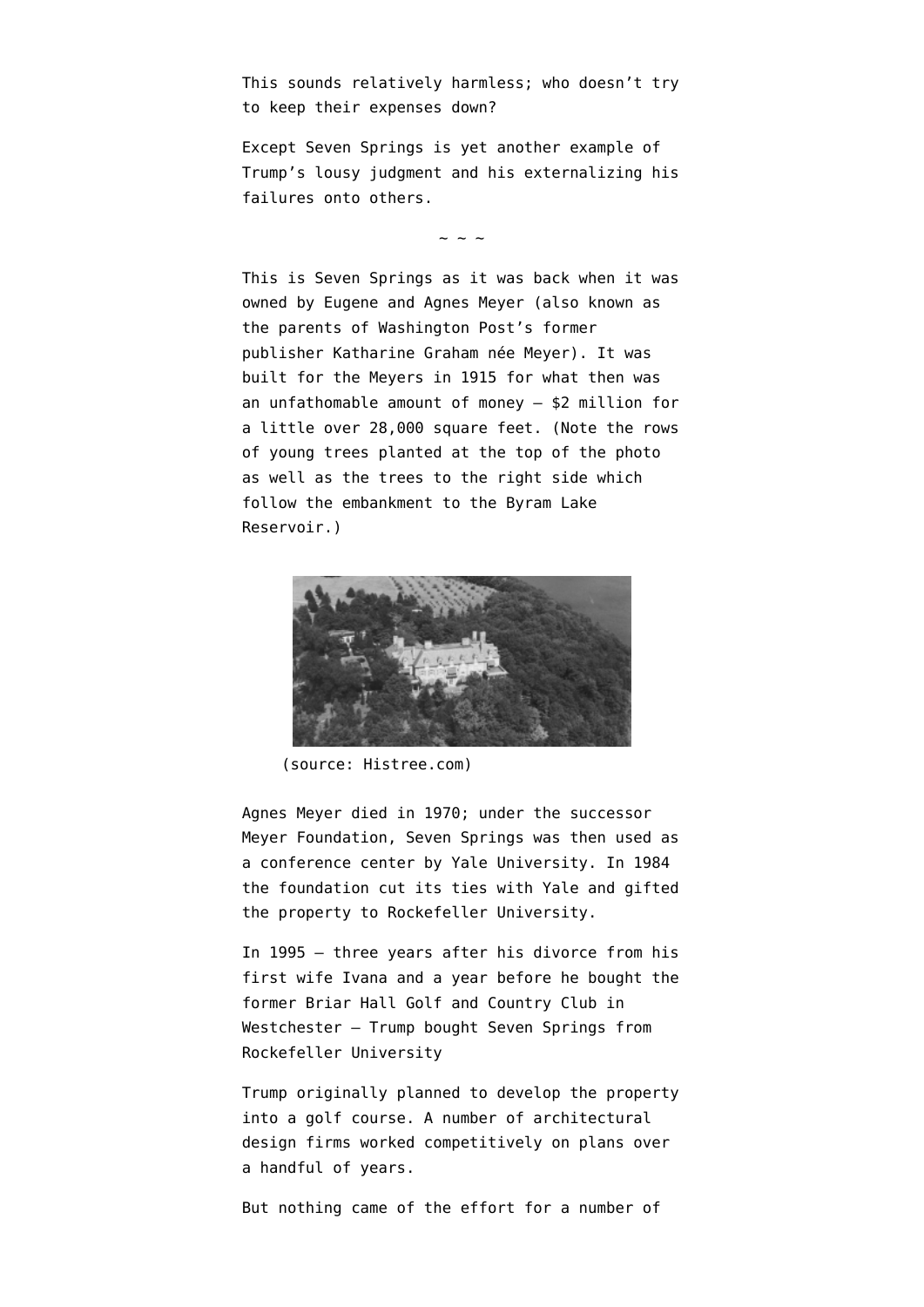reasons, the biggest barrier being the approval of the local community and his neighbors.

This is Seven Springs as it appears on Google Maps in satellite view. It is located almost half way between two golf courses – the Mt. Kisco Country Club (opened in 1928) and the Summit at Armonk (opened in 1961).



Mt. Kisco Country Club at upper left; the Summit at Armonk at lower right; Seven Springs in center to left of Byram Lake Reservoir. (source: Google Maps)

The addition of a Trump course at Seven Springs would mean three golf courses inside less than a 10-mile radius. Seven Springs is located on undulating terrain with granite underneath and wetlands on the property, making development extremely complicated and pricey.

Surface water from Seven Springs acreage drains into the Byram Lake Reservoir which provides drinking water for the Mt. Kisco community; a new golf course with all its lawn chemicals and additional automobile traffic dropping gasoline, oil, and more would increase pollutants in the reservoir. One can understand the community's reluctance to approve a Trump course when there has already been one nearby for decades; the community knows just how much a golf course can affect the reservoir.

The property also abuts the Eugene and Agnes E.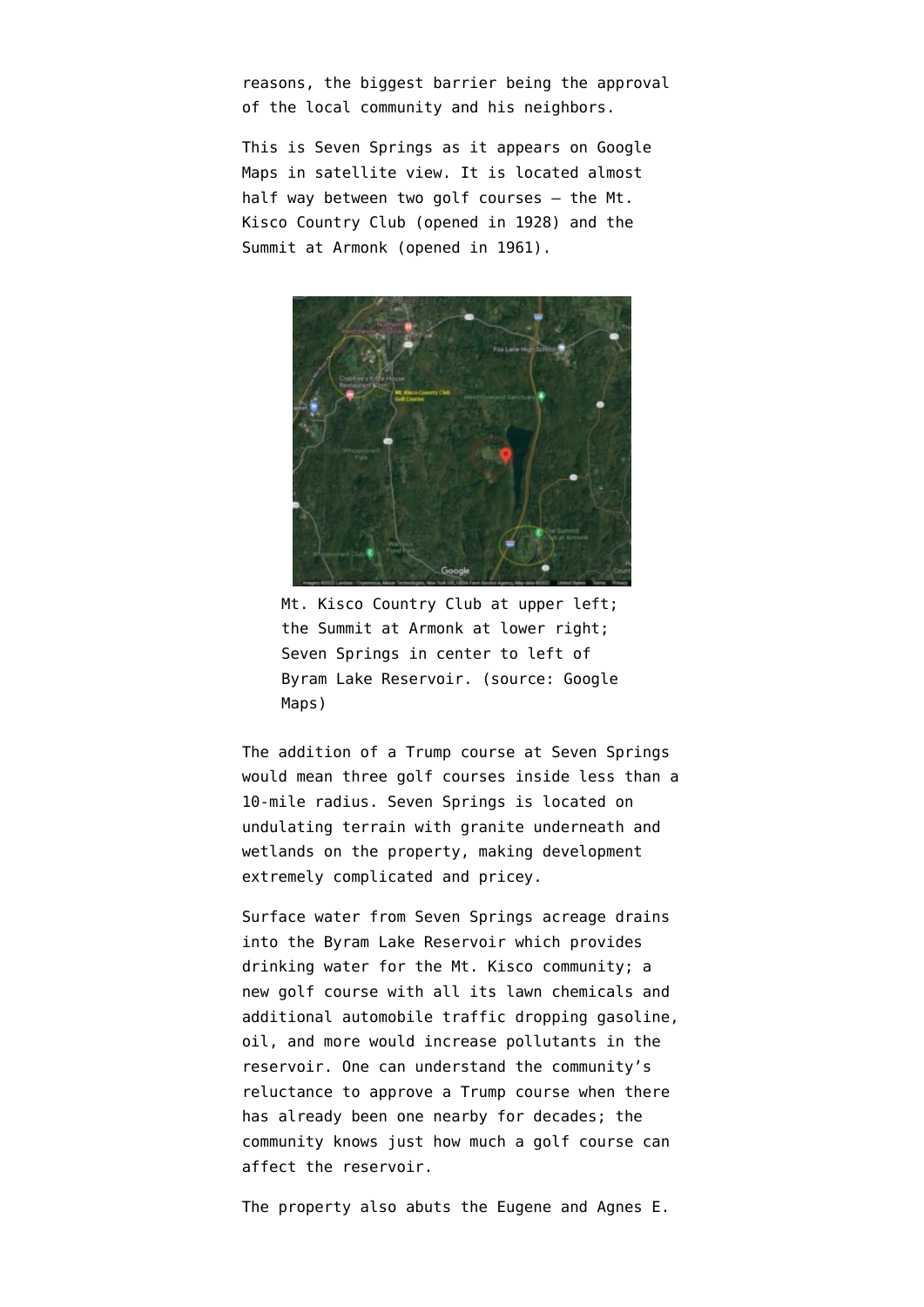Meyer Nature Preserve immediately to the south which is owned by [The Nature Conservancy.](https://en.wikipedia.org/wiki/The_Nature_Conservancy) It is undeveloped woodlands overlooked by the 28,000 square foot house at Seven Springs.

 $\sim$  ~ ~

This is what pissed me off.

Trump had to have known when he bought Seven Springs that the nature preserve which had once been part of the Meyers' 1000-acre holding was next door to the immediate south of the estate. One of the tentative plans for a golf course snugged up to the north boundary of the preserve.



Once Trump finally gave up on this course after [stringing along star-struck course developers](https://www.jdrewrogers.com/80/trump-international-at-seven-springs) [for years,](https://www.jdrewrogers.com/80/trump-international-at-seven-springs) he decided he would pursue real estate development, tentatively subdividing Seven Springs to build up to 14 McMansion-sized homes.

But he apparently wanted or needed a through way across the 213 acres for both the purposes of development and for the future home owners.

He [sued The Nature Conservancy and the community](https://www.washingtonpost.com/wp-stat/graphics/politics/trump-archive/docs/seven-springs-llc-v-nature-conservancy-2006-supporting-pleadings.pdf) for an easement to build a road — extending Oregon Road which leads to Seven Springs along the drive on the property and then through the nature preserve over an unpaved path to where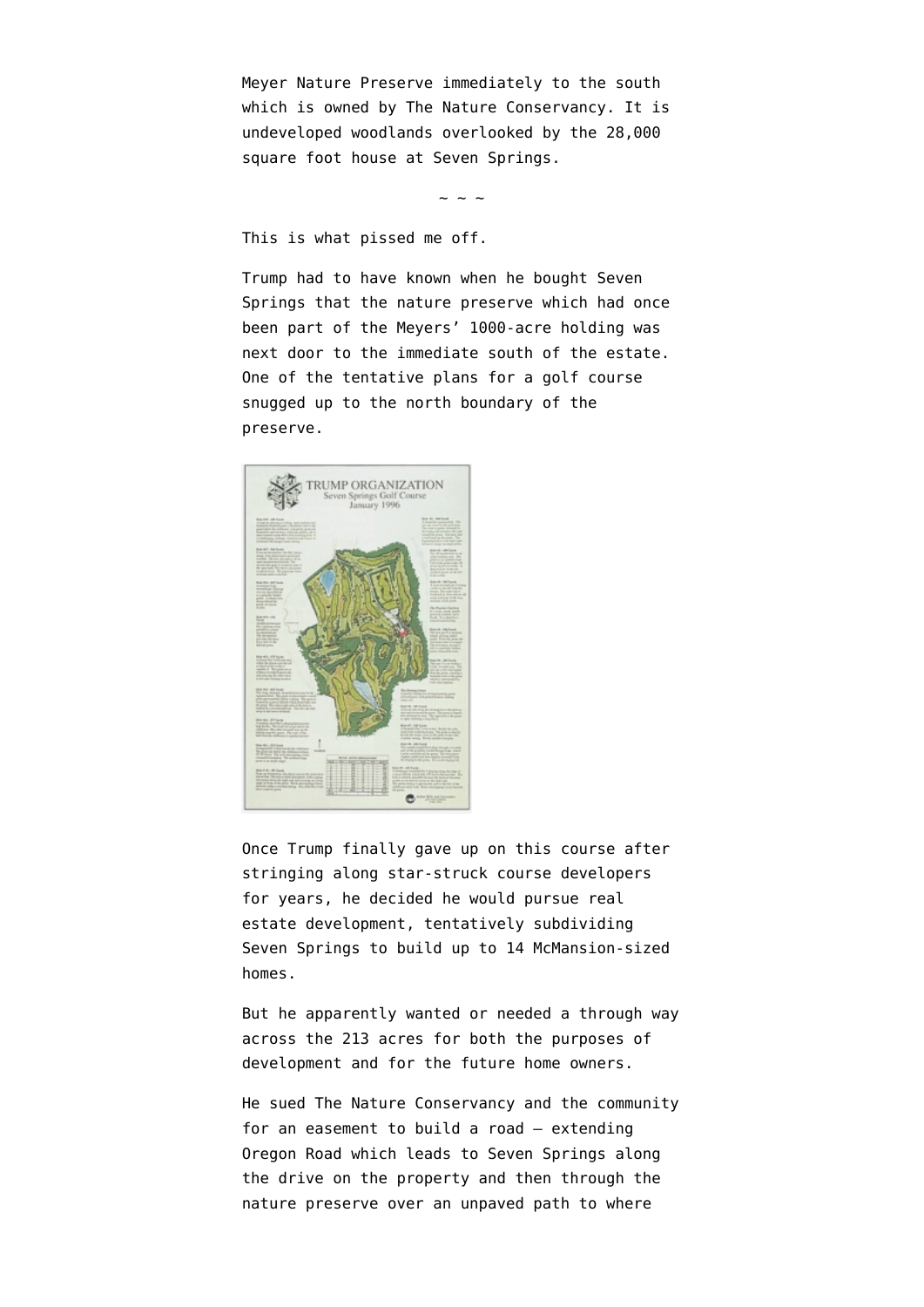Oregon Road begins again south of the preserve.

Again, Trump had to have known when he bought the 213-acre parcel that it did not include an easement into/through the nature preserve. An unpaved path from Seven Springs into the preserve once existed, but a gate had been installed in 1990 between Seven Springs and the preserve. Rockefeller University had known about a previous easement but allowed it to expire during its ownership of Seven Springs.

The easement was extinct, demised, non-extant, and even more dead because Trump had allowed more than 10 years to pass between purchasing Seven Springs and suing for an easement.

And yet in August 2006 Trump went to court to get his way, costing The Nature Conservancy and the community time and money to fight off his demand for an easement and road through pristine woodlands because he didn't have the goddamned foresight to see the Seven Springs property was problematic as golf course and residential development when he bought it in 1995.

Never mind the fact the course would be in competition with two well-established courses.

 $\sim$  ~ ~

Now it gets messy.

Because he can't develop the property at all without some accommodation for a road and the neighbors and community aren't happy but he wants to hang onto the property for his family's use, Trump pursued tax deductions.

It's not clear from the NYAG's motion when Trump began pursuit of a tax deduction for a 150-acre conservation easement on Seven Springs property. In exchange for promising not to develop property, Trump's organization obtained a \$5 million tax credit from 2014 to 2018 for Seven Springs and Trump National Golf Club Los Angeles combined.

He also [pursued a very similar conservation](https://www.reuters.com/world/us/special-report-how-trump-scored-big-tax-break-conserving-golf-range-2021-04-30/) [easement tax deduction](https://www.reuters.com/world/us/special-report-how-trump-scored-big-tax-break-conserving-golf-range-2021-04-30/) at Trump National Golf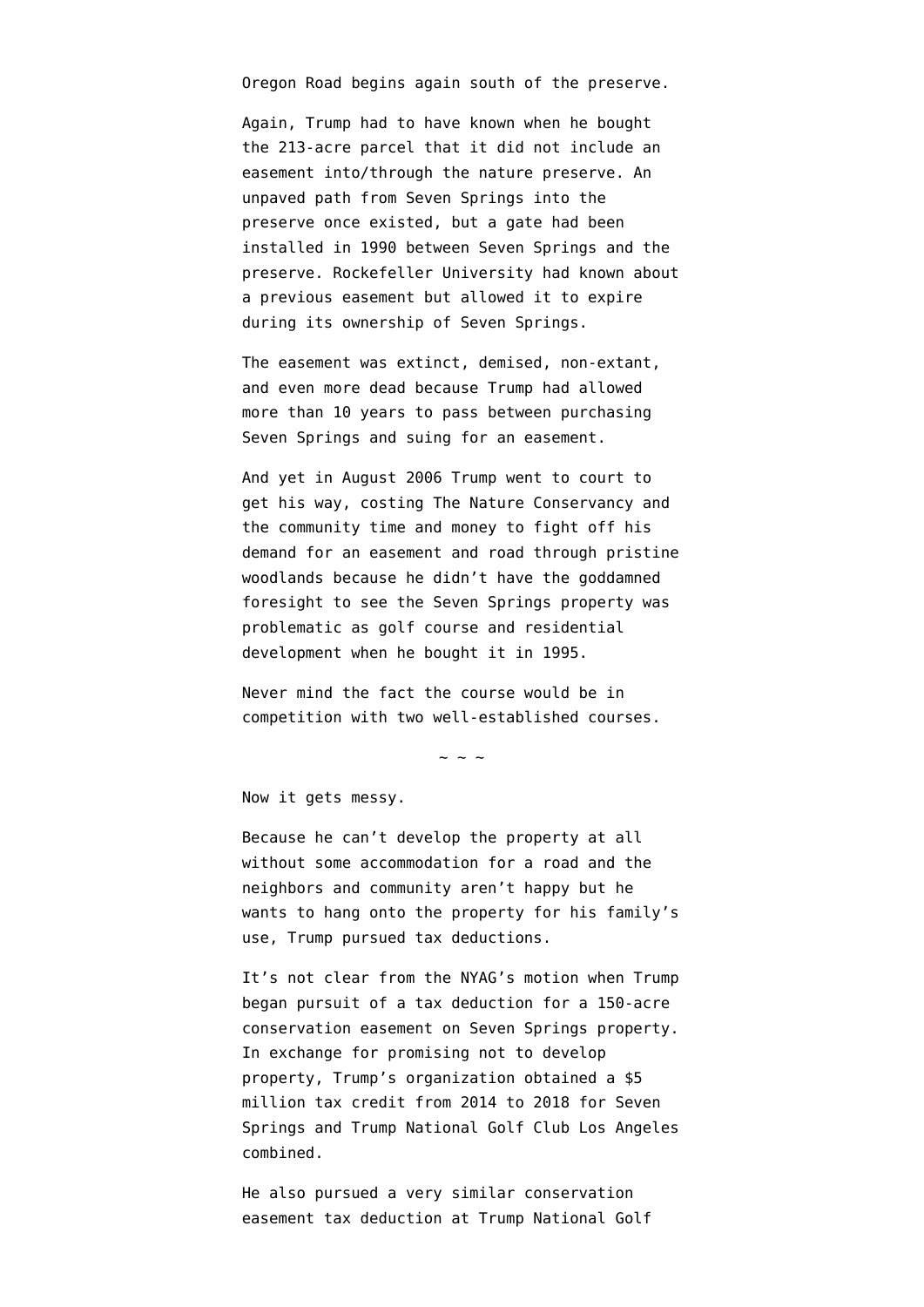Club Los Angeles worth multiple millions in tax credits. The land set aside from development was used as a driving range – no buildings constructed, no fairways or greens, just a patch of mowed lawn for practice shots but still part of the golf course business, and surely not open to the public for free. This tax deduction, too, is being examined by NYAG.

Which part of the 213-acre Seven Springs property did he set aside to conserve?

The part which had been cleared of trees planted by the Meyers?

The part which has been cleared of trees and [brushed out down the slope](https://www.gannett-cdn.com/presto/2020/09/29/PWES/2599e623-1e5b-48d1-9ff3-08cc88f47c33-pc092920_trump_house_2.jpg) to the Byram Lake Reservoir, which realistically can't be developed anyhow because of that slope?

The part which couldn't be developed because of the lack of local approvals and the road he couldn't add?



MOUNT KISCO, NY – SEPTEMBER 30 2020: President Trump's Seven Springs estate in Mount Kisco, New York, seen here Sept. 30, 2020. (Johnny Milano for The Washington Post)

Which is the question at the heart of NYAG's investigation into Seven Springs: how can Trump place a value on the 150-acre conservation easement for a tax deduction based on high-end residential development, when it couldn't be developed?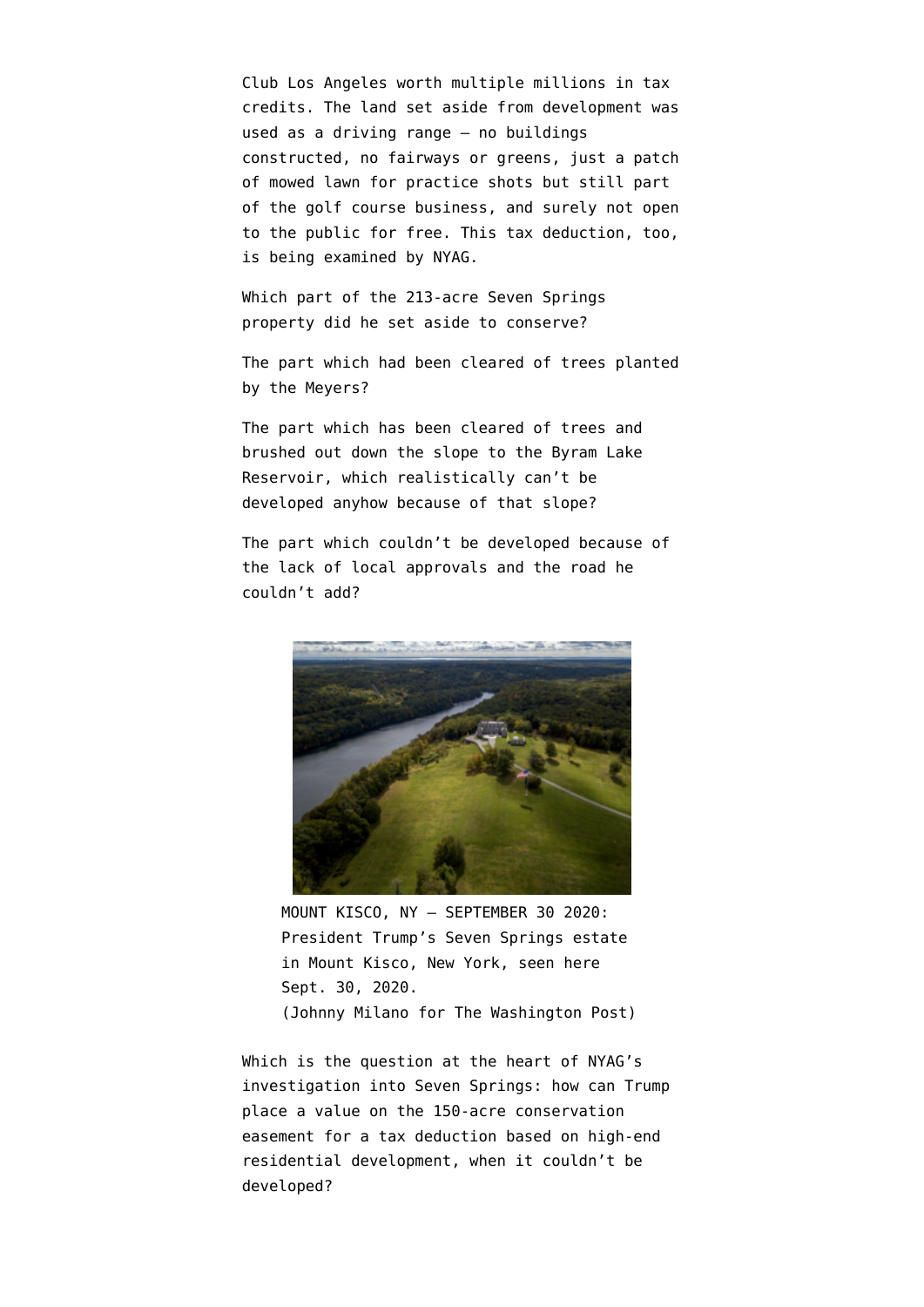How can a permanent swath of lawn punctuated with trees be the same value as new McMansion construction?

It's not worth roughly \$2-3 million a year in tax deductions on the face of it.

 $\sim$  ~ ~

Another really irritating part of this beyond the pudgy orange weasel himself is the absence of the Internal Revenue Service and the New York State Department of Taxation and Finance. How did this scofflaw get away with millions of dollars in sketchy tax deductions all this time?

This situation should never have gotten this far out of hand; the first time a taxpayer, human or corporate, takes multi-million tax deductions on conservation easements, that's the time an agent from either the IRS or the state tax authority physically inspects the property and investigates its backstory to ensure it's a legitimate conservation easement.

But like everything else Trump has gotten away with so far, the right authorities to deal with him at the time he violated a law or regulation failed to do their duty and the public has no idea why.

If I took a multi-million tax deduction on a conservation easement this year, you can bet I'd be sucked into an audit as fast as you can blink.

Once NYAG and DANY are done with their investigations, local, state, and federal governments need to look at what triggers should set off audits and investigations because whatever they're currently relying on isn't working.

\$2-3 million is one hell of a lot of tax revenue which could have paid for many public services in New York State and beyond.

And I haven't even mentioned the other Trump properties in New York though I've written about them before.